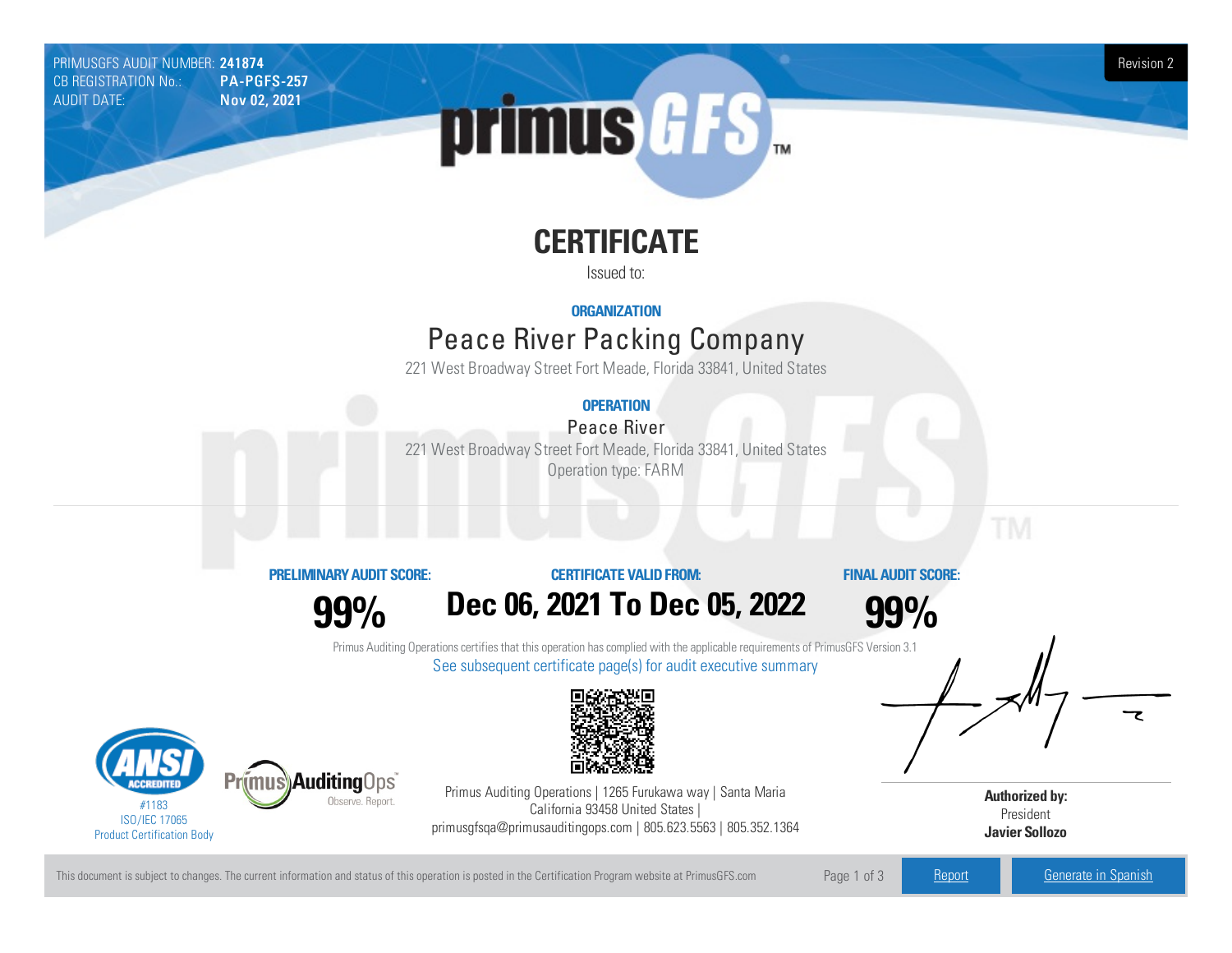PRIMUSGFS AUDIT NUMBER: 241874 Revision 2 CB REGISTRATION No.: AUDIT DATE: Nov 02, 2021



### **CERTIFICATE VALIDFROM: Dec 06, 2021 To Dec 05, 2022**

#### **AUDIT TYPE:**

Announced Audit

#### **AUDIT EXECUTIVE SUMMARY:**

Review of a conventional citrus growing operation on 20 planted acres including 10 acres each of oranges and tangerines. Adjacent land is roads and citrus groves. This growing operation utilizes drip irrigation. Water for irrigation is sourced from five wells and for dilution of crop protection products is sourced from the well at the barn. One farm worker who was accompanying the auditor was present during the audit.

| Addendum(s) included in the audit: |                                             |                                                               |                          |                                           |  |  |
|------------------------------------|---------------------------------------------|---------------------------------------------------------------|--------------------------|-------------------------------------------|--|--|
| Not Applicable                     |                                             | <b>Contract Contract</b>                                      |                          | <b>TM</b>                                 |  |  |
|                                    |                                             |                                                               |                          |                                           |  |  |
|                                    | <b>Product information for each product</b> |                                                               |                          |                                           |  |  |
|                                    | <b>Product Group/Product Name</b>           | <b>Observed Product</b>                                       | <b>Seasonality</b>       | <b>Country of destination for product</b> |  |  |
|                                    | Grapefruit                                  | Not observed but of a similar risk type to what was observed* | From: October<br>To: May | <b>United States</b>                      |  |  |
|                                    | Oranges                                     | Observed on the day of audit                                  | From: October<br>To: May | <b>United States</b>                      |  |  |